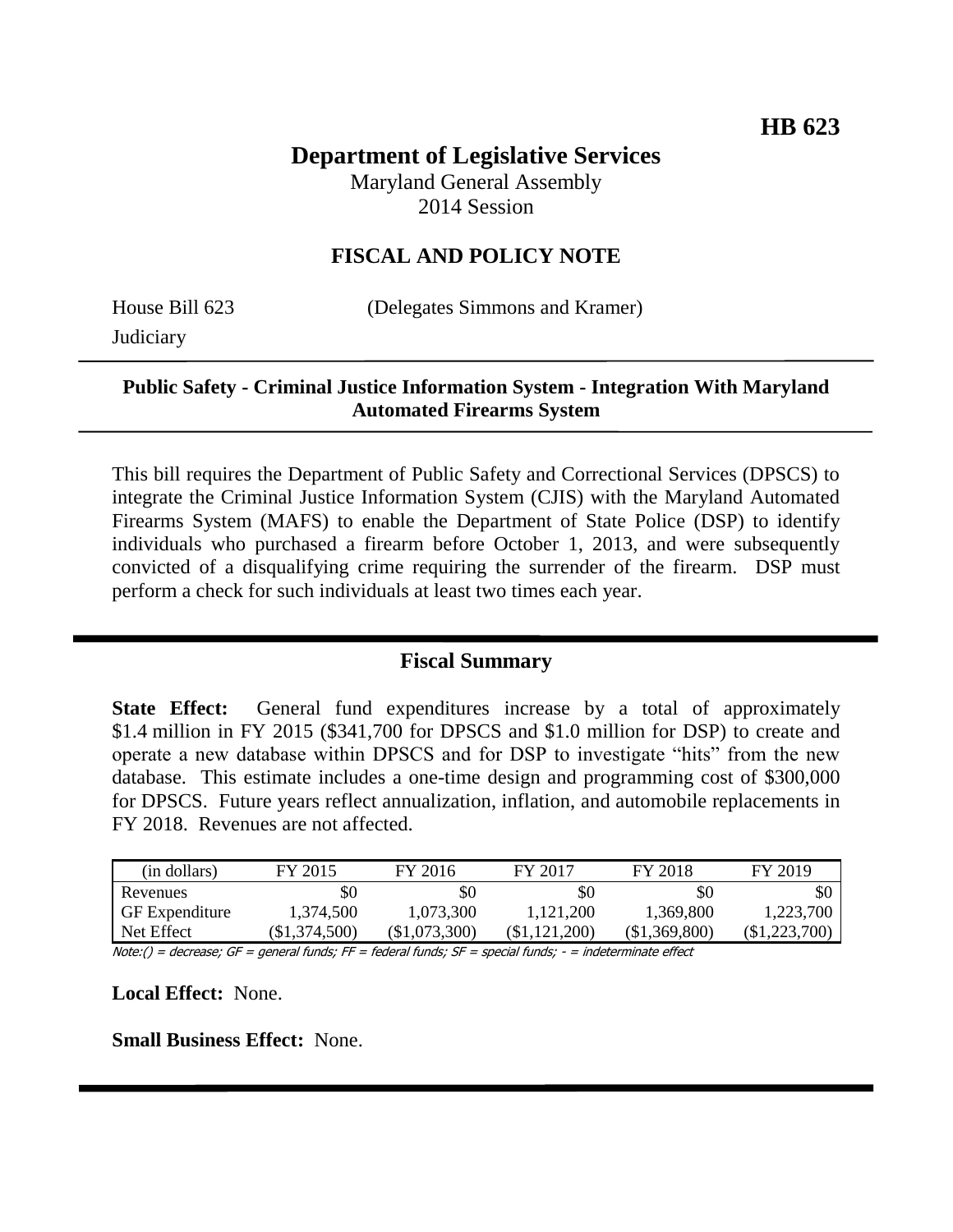#### **Analysis**

**Current Law/Background:** The CJIS Central Repository within DPSCS is used to collect, manage, and disseminate Maryland Criminal History Record Information for criminal justice and noncriminal justice purposes (such as employment and licensing). CJIS is a biometric fingerprint-supported system for positive identification.

MAFS is used by DSP to report regulated firearm transfer and purchase requests to law enforcement units through the Maryland CJIS Message Switch. It is a name-based database.

The fiscal 2014 budget included \$4.2 million to implement Chapter 427 of 2013 (the Firearm Safety Act of 2013) and cover related costs, which included 35 new positions, contractual services, and supplies and materials. The Governor's proposed fiscal 2015 budget carries over costs for the 35 new positions and 31 contractual employees, but one-time start-up funding for technology and equipment is eliminated. DSP also received a \$400,000 general fund deficiency appropriation in fiscal 2013 and \$450,000 in general funds in the fiscal 2014 budget to automate and streamline the current and new firearm application processes.

**State Expenditures:** DPSCS advises that it is not possible to immediately integrate or directly link MAFS with CJIS because MAFS is a name-based system and CJIS is a fingerprint-based system. Thus, in order to meet the bill's requirements, DPSCS needs to create a new separate and unique database that uses a unique identifier and that pulls information from both of the existing databases. Since the new database would be a name-based system, programming is needed to attempt to find and marry the newly created unique identifier with the current State identification number used along with the associated fingerprints and criminal history record information maintained in CJIS, as well as with the information maintained within MAFS. MAFS has been operational since 1994 and has about 1.1 million records. There more than 3 million records in the CJIS database.

#### *Department of Public Safety and Correctional Services*

Although DPSCS reports that the establishment and operation of a new integrated database could not be completed until fiscal 2016, general fund expenditures increase by \$341,728 in fiscal 2015, which accounts for the bill's October 1, 2014 effective date. This estimate reflects the cost of hiring one contractual database manager to assist the set up and maintain the integrated system required by the bill. It includes a salary, fringe benefits, one-time start-up programming services and hardware, and ongoing operating expenses.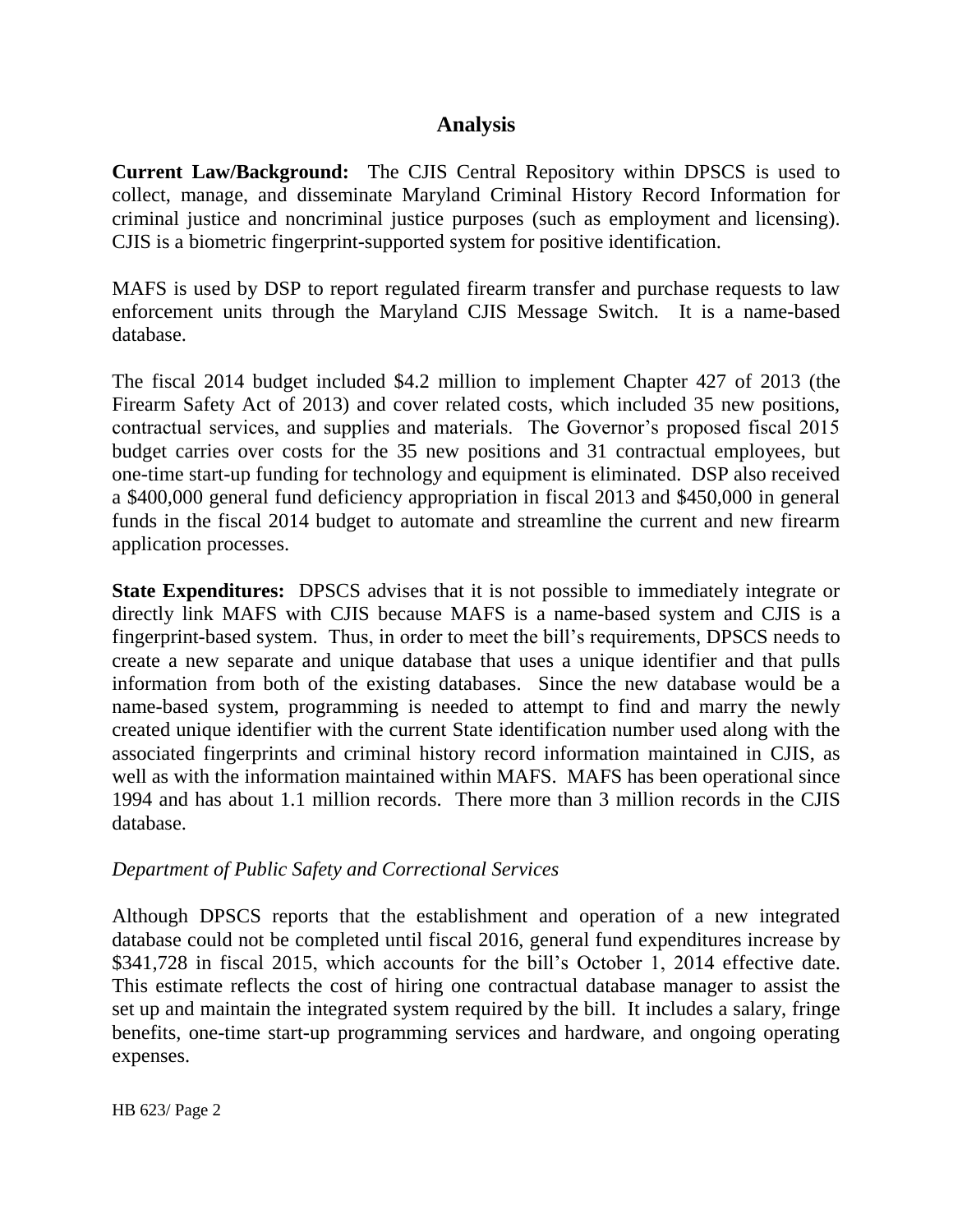| <b>Contractual Position</b>             |           |
|-----------------------------------------|-----------|
| Salary and Fringe Benefits              | \$36,923  |
| New Database System                     | 300,000   |
| <b>Other Operating Costs</b>            | 4,805     |
| <b>Total FY 2015 DPSCS Expenditures</b> | \$341,728 |

Future year expenditures reflect a full salary with annual increases and employee turnover as well as annual increases in ongoing operating expenses. At some future date, the need for the contractual database manager may be eliminated as the system becomes an ongoing part of agency operations. Some reprogramming costs for current systems may arise as a result of the creation of the new database.

This estimate does not include any health insurance costs that could be incurred for specified contractual employees under the State's implementation of the federal Patient Protection and Affordable Care Act.

#### *Department of State Police*

DSP estimates that the first year's use of the database listings could generate a "hit" rate of about 10% of the MAFS entries, or 110,000 persons with firearms who, subsequent to purchase, became disqualified for possession. Accordingly, general fund expenditures increase by \$1,032,764 in fiscal 2015, which accounts for the bill's October 1, 2014 effective date. This estimate reflects the cost of hiring seven full-time troopers to investigate "hits" from the new database and to secure firearms that are surrendered. It includes salaries and fringe benefits, one-time start-up costs, and ongoing operating expenses.

| Position                               |             |
|----------------------------------------|-------------|
| Salaries and Fringe Benefits           | \$706,637   |
| Motor Vehicle Purchases and Operations | 248,171     |
| <b>Additional Equipment</b>            | 74,911      |
| <b>Other Operating Expenses</b>        | 3,045       |
| <b>Total FY 2015 DSP Expenditures</b>  | \$1,032,764 |

Future year expenditures reflect full salaries with annual increases and employee turnover as well as annual increases in ongoing operating expenses and automobile replacement costs in fiscal 2018. Although DSP also projects considerable trooper and civilian overtime costs in fiscal 2015 (\$53.3 million), as well as significant costs to hire more than 200 additional office clerks, the Department of Legislative Services believes that such needs are unclear going forward due to the new DSP resources, including personnel, for the Licensing Division provided in both the fiscal 2014 budget and the Governor's proposed fiscal 2015 budget (as discussed above). Some overtime costs may emerge

HB 623/ Page 3